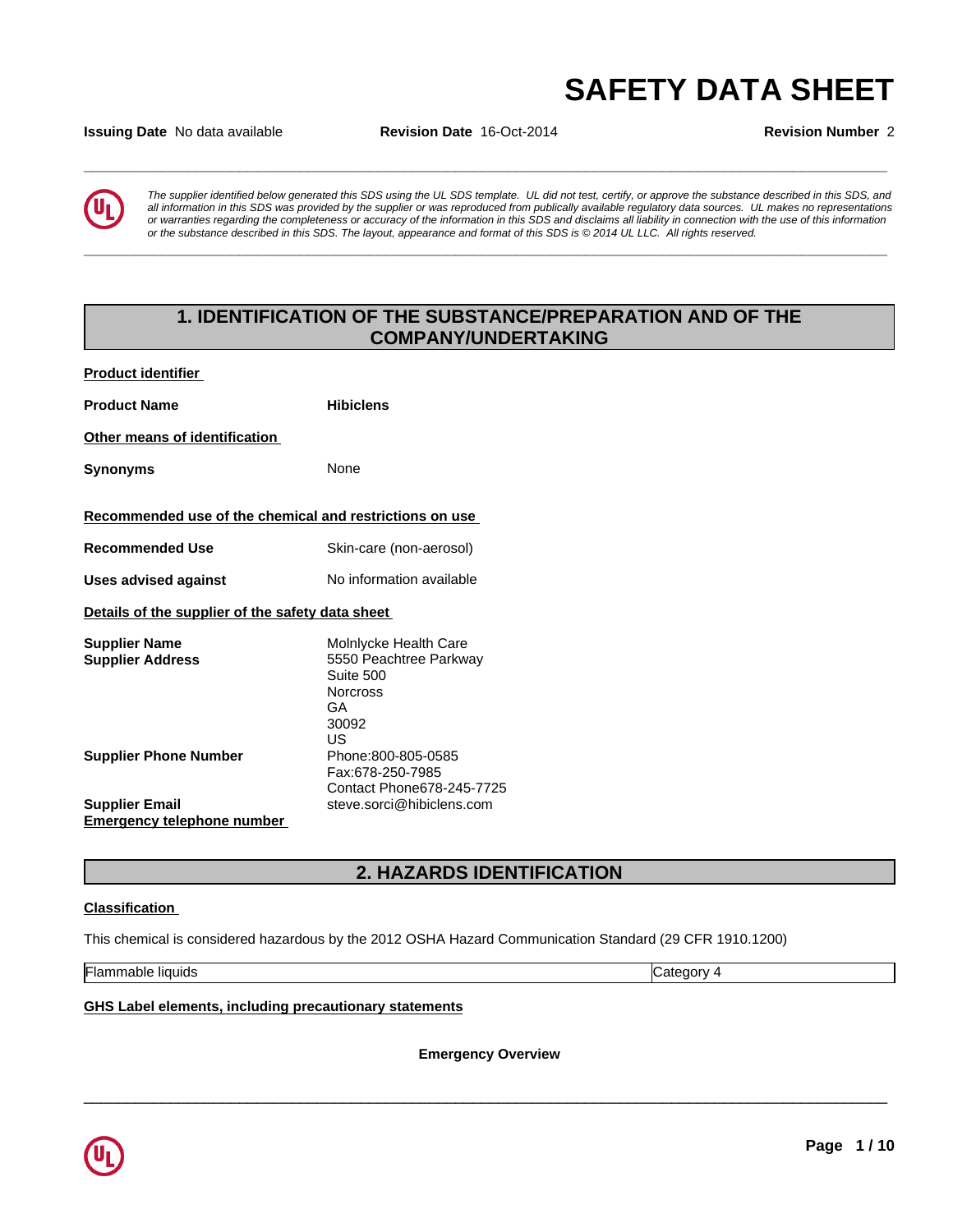| Signal word                                                                                                                                                                                    | Warning                                                                                  |          |                     |
|------------------------------------------------------------------------------------------------------------------------------------------------------------------------------------------------|------------------------------------------------------------------------------------------|----------|---------------------|
| Combustible liquid                                                                                                                                                                             |                                                                                          |          |                     |
| Appearance Pink                                                                                                                                                                                | <b>Physical State Liquid</b>                                                             |          | Odor Pleasant       |
| <b>Precautionary Statements - Prevention</b><br>Keep away from heat/sparks/open flames/hot surfaces. - No smoking<br>Wear protective gloves/protective clothing/eye protection/face protection |                                                                                          |          |                     |
| <b>Precautionary Statements - Response</b>                                                                                                                                                     |                                                                                          |          |                     |
| <b>Fire</b><br>In case of fire: Use CO2, dry chemical, or foam for extinction                                                                                                                  |                                                                                          |          |                     |
| <b>Precautionary Statements - Storage</b><br>Store in a well-ventilated place. Keep cool                                                                                                       |                                                                                          |          |                     |
| <b>Precautionary Statements - Disposal</b><br>Dispose of contents/container to an approved waste disposal plant                                                                                |                                                                                          |          |                     |
| Hazards not otherwise classified (HNOC)                                                                                                                                                        |                                                                                          |          |                     |
| Not applicable                                                                                                                                                                                 |                                                                                          |          |                     |
| <b>Unknown Toxicity</b><br>23% of the mixture consists of ingredient(s) of unknown toxicity                                                                                                    |                                                                                          |          |                     |
| <b>Other information</b>                                                                                                                                                                       |                                                                                          |          |                     |
| May cause slight eye irritation                                                                                                                                                                | PROLONGED OR REPEATED CONTACT MAY DRY SKIN AND CAUSE IRRITATION                          |          |                     |
| <b>Interactions with Other Chemicals</b><br>No information available.                                                                                                                          |                                                                                          |          |                     |
|                                                                                                                                                                                                | 3. COMPOSITION/INFORMATION ON INGREDIENTS                                                |          |                     |
|                                                                                                                                                                                                |                                                                                          |          |                     |
| <b>Chemical Name</b>                                                                                                                                                                           | <b>CAS No</b>                                                                            | Weight-% | <b>Trade Secret</b> |
| Isopropyl alcohol                                                                                                                                                                              | 67-63-0                                                                                  | $1 - 5$  |                     |
|                                                                                                                                                                                                | *The exact percentage (concentration) of composition has been withheld as a trade secret |          |                     |
|                                                                                                                                                                                                | <b>4. FIRST AID MEASURES</b>                                                             |          |                     |

# **First aid measures**

**Eye Contact** If symptoms persist, call a physician. Rinse immediately with plenty of water, also under the eyelids, for at least 15 minutes. Keep eye wide open while rinsing. Do not rub affected area. Remove contact lenses, if present and easy to do. Continue rinsing.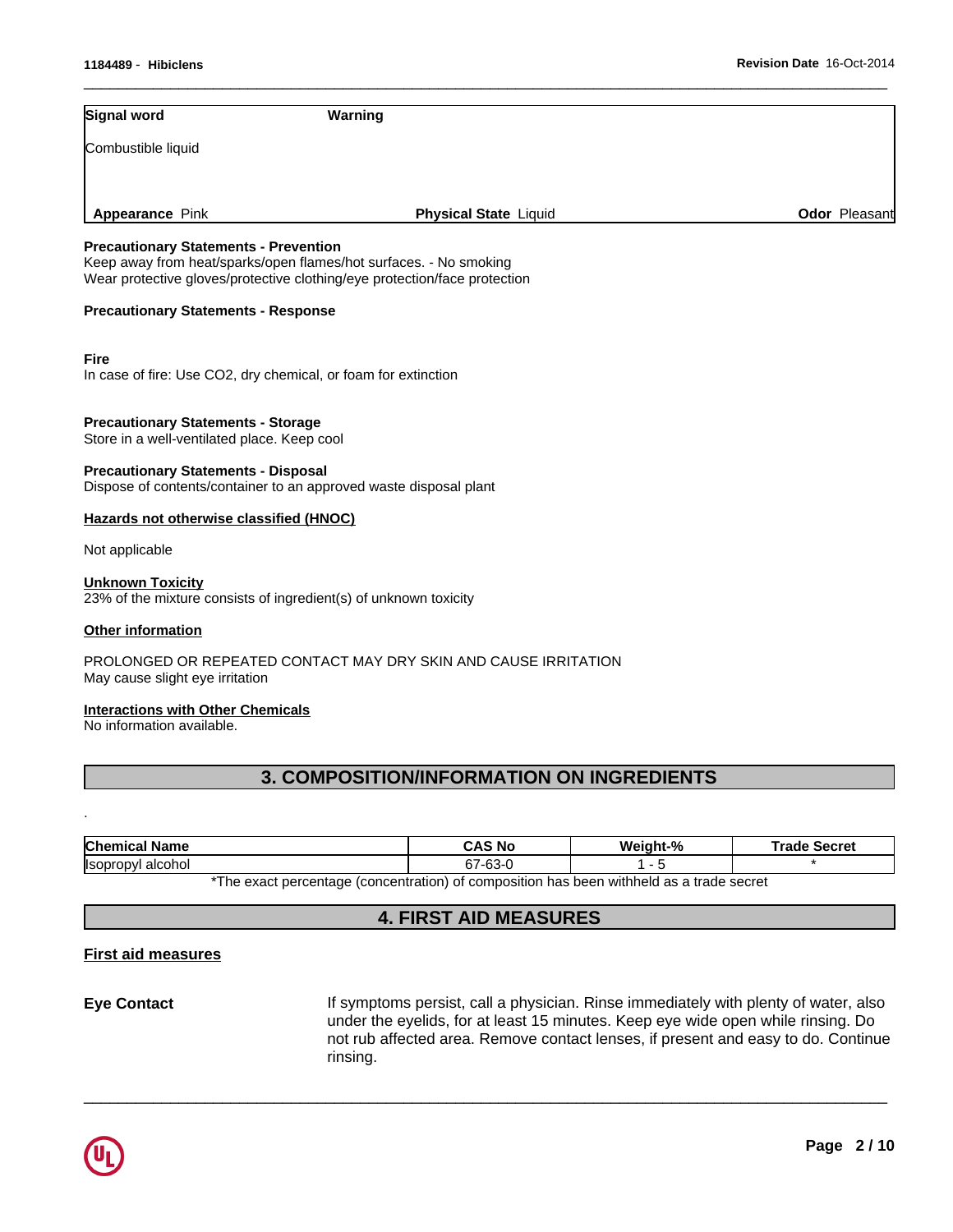| <b>Skin Contact</b>                | In the case of skin irritation or allergic reactions see a physician. Wash off<br>immediately with soap and plenty of water while removing all contaminated clothes<br>and shoes.                                                                                                           |
|------------------------------------|---------------------------------------------------------------------------------------------------------------------------------------------------------------------------------------------------------------------------------------------------------------------------------------------|
| <b>Inhalation</b>                  | Remove to fresh air. If symptoms persist, call a physician.                                                                                                                                                                                                                                 |
| Ingestion                          | Do NOT induce vomiting. Drink plenty of water. If symptoms persist, call a<br>physician.                                                                                                                                                                                                    |
| Self-protection of the first aider | Remove all sources of ignition. Ensure that medical personnel are aware of the<br>material(s) involved, take precautions to protect themselves and prevent spread of<br>contamination. Use personal protective equipment as required. Wear personal<br>protective clothing (see section 8). |

 $\overline{\phantom{a}}$  ,  $\overline{\phantom{a}}$  ,  $\overline{\phantom{a}}$  ,  $\overline{\phantom{a}}$  ,  $\overline{\phantom{a}}$  ,  $\overline{\phantom{a}}$  ,  $\overline{\phantom{a}}$  ,  $\overline{\phantom{a}}$  ,  $\overline{\phantom{a}}$  ,  $\overline{\phantom{a}}$  ,  $\overline{\phantom{a}}$  ,  $\overline{\phantom{a}}$  ,  $\overline{\phantom{a}}$  ,  $\overline{\phantom{a}}$  ,  $\overline{\phantom{a}}$  ,  $\overline{\phantom{a}}$ 

# **Most important symptoms and effects, both acute and delayed**

**Most Important Symptoms and** No information available. **Effects**

# **Indication of any immediate medical attention and special treatment needed**

**Notes to Physician** Treat symptomatically.

# **5. FIRE-FIGHTING MEASURES**

#### **Suitable Extinguishing Media**

Use extinguishing measures that are appropriate to local circumstances and the surrounding environment. Dry chemical. Carbon dioxide (CO2). Water spray. Alcohol resistant foam.

#### **Unsuitable extinguishing media**

CAUTION: Use of water spray when fighting fire may be inefficient.

# **Specific Hazards Arising from the Chemical**

Keep product and empty container away from heat and sources of ignition. In the event of fire, cool tanks with water spray.

**Uniform Fire Code** Combustible Liquid: III-A

#### **Hazardous Combustion Products** Carbon oxides.

**Explosion Data Sensitivity to Mechanical Impact No.** 

**Sensitivity to Static Discharge Yes.** 

# **Protective equipment and precautions for firefighters**

As in any fire, wear self-contained breathing apparatus pressure-demand, MSHA/NIOSH (approved or equivalent) and full protective gear.

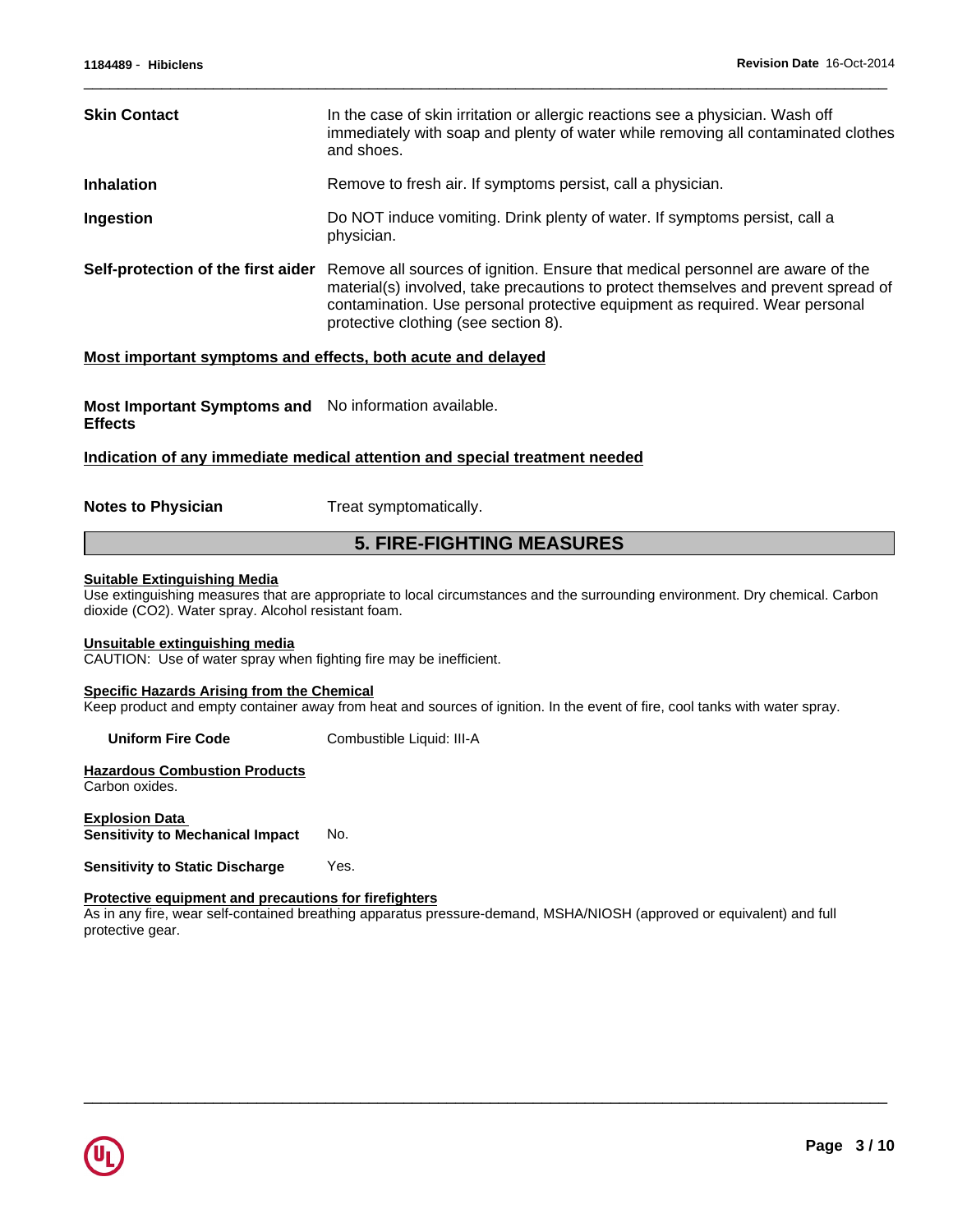# **6. ACCIDENTAL RELEASE MEASURES**

 $\overline{\phantom{a}}$  ,  $\overline{\phantom{a}}$  ,  $\overline{\phantom{a}}$  ,  $\overline{\phantom{a}}$  ,  $\overline{\phantom{a}}$  ,  $\overline{\phantom{a}}$  ,  $\overline{\phantom{a}}$  ,  $\overline{\phantom{a}}$  ,  $\overline{\phantom{a}}$  ,  $\overline{\phantom{a}}$  ,  $\overline{\phantom{a}}$  ,  $\overline{\phantom{a}}$  ,  $\overline{\phantom{a}}$  ,  $\overline{\phantom{a}}$  ,  $\overline{\phantom{a}}$  ,  $\overline{\phantom{a}}$ 

# **Personal precautions, protective equipment and emergency procedures**

| <b>Personal Precautions</b>                          | Avoid contact with eyes. Evacuate personnel to safe areas. Use personal protective<br>equipment as required. See section 8 for more information. Take precautionary measures<br>against static discharges. Do not touch or walk through spilled material. |
|------------------------------------------------------|-----------------------------------------------------------------------------------------------------------------------------------------------------------------------------------------------------------------------------------------------------------|
| <b>Environmental Precautions</b>                     |                                                                                                                                                                                                                                                           |
| <b>Environmental Precautions</b>                     | Refer to protective measures listed in Sections 7 and 8. Prevent further leakage or spillage<br>if safe to do so.                                                                                                                                         |
| Methods and material for containment and cleaning up |                                                                                                                                                                                                                                                           |
| <b>Methods for Containment</b>                       | Prevent further leakage or spillage if safe to do so. Do not touch or walk through spilled<br>material. Dike far ahead of liquid spill for later disposal.                                                                                                |
| Methods for cleaning up                              | Take precautionary measures against static discharges. Dam up. Soak up with inert<br>absorbent material. Pick up and transfer to properly labeled containers.                                                                                             |
|                                                      |                                                                                                                                                                                                                                                           |

# **7. HANDLING AND STORAGE**

#### **Precautions for safe handling**

Handling **Handling** Do not breathe dust/fume/gas/mist/vapors/spray.

# **Conditions for safe storage, including any incompatibilities**

**Storage** Keep containers tightly closed in a dry, cool and well-ventilated place. Keep away from heat, sparks, flame and other sources of ignition (i.e., pilot lights, electric motors and static electricity). Keep in properly labeled containers. Store in accordance with the particular national regulations. Store in accordance with local regulations.

**Incompatible Products** Strong oxidizing agents. Acids. Chlorinated compounds.

# **8. EXPOSURE CONTROLS/PERSONAL PROTECTION**

#### **Control parameters**

#### **Exposure Guidelines**

| <b>Chemical Name</b> | <b>ACGIH TLV</b> | <b>OSHA PEL</b>                       | <b>NIOSH IDLH</b>            |
|----------------------|------------------|---------------------------------------|------------------------------|
| Isopropyl alcohol    | STEL: 400 ppm    | TWA: 400 ppm                          | IDLH: 2000 ppm 10% LEL       |
| 67-63-0              | TWA: 200 ppm     | TWA: 980 mg/m $3$                     | TWA: 980 mg/m <sup>3</sup>   |
|                      |                  | (vacated) TWA: 400 ppm                | TWA: 400 ppm                 |
|                      |                  | (vacated) TWA: $980 \text{ mg/m}^3$   | STEL: 500 ppm                |
|                      |                  | (vacated) STEL: 500 ppm               | STEL: 1225 mg/m <sup>3</sup> |
|                      |                  | (vacated) STEL: $1225 \text{ mg/m}^3$ |                              |

*ACGIH TLV: American Conference of Governmental Industrial Hygienists - Threshold Limit Value OSHA PEL: Occupational Safety and Health Administration - Permissible Exposure Limits NIOSH IDLH Immediately Dangerous to Life or Health*

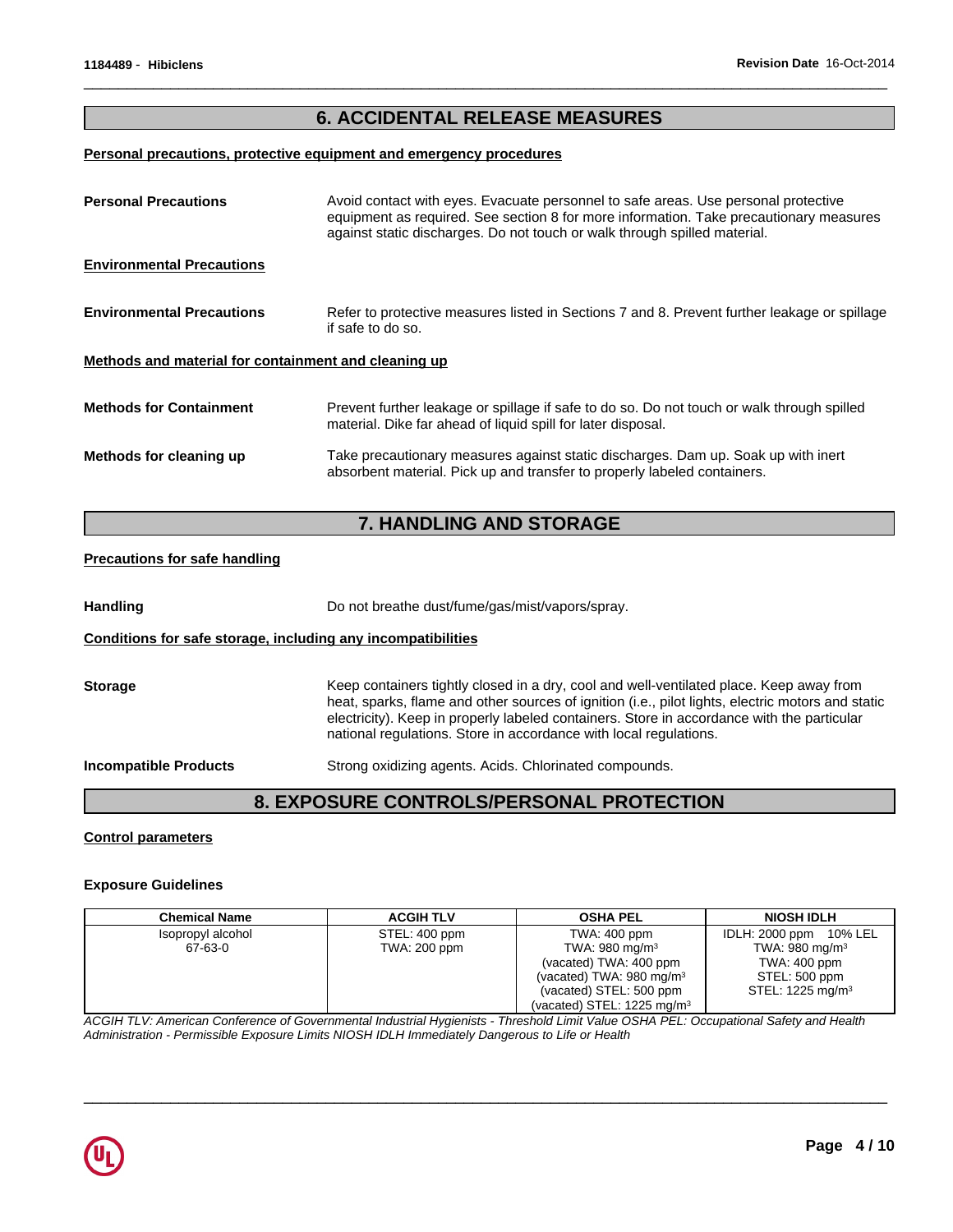| <b>Other Exposure Guidelines</b><br>Vacated limits revoked by the Court of Appeals decision in AFL-CIO v. OSHA, 965 F.2d 962<br>(11th Cir., 1992) See section 15 for national exposure control parameters |                                                                                                                                                                                                                                                                                                                                                       |
|-----------------------------------------------------------------------------------------------------------------------------------------------------------------------------------------------------------|-------------------------------------------------------------------------------------------------------------------------------------------------------------------------------------------------------------------------------------------------------------------------------------------------------------------------------------------------------|
| Appropriate engineering controls                                                                                                                                                                          |                                                                                                                                                                                                                                                                                                                                                       |
| <b>Engineering Measures</b>                                                                                                                                                                               | <b>Showers</b><br>Eyewash stations<br>Ventilation systems                                                                                                                                                                                                                                                                                             |
|                                                                                                                                                                                                           | Individual protection measures, such as personal protective equipment                                                                                                                                                                                                                                                                                 |
| <b>Eye/Face Protection</b>                                                                                                                                                                                | Tight sealing safety goggles.                                                                                                                                                                                                                                                                                                                         |
| <b>Skin and Body Protection</b>                                                                                                                                                                           | No special protective equipment required.                                                                                                                                                                                                                                                                                                             |
| <b>Respiratory Protection</b>                                                                                                                                                                             | No protective equipment is needed under normal use conditions. If exposure limits are<br>exceeded or irritation is experienced, ventilation and evacuation may be required.                                                                                                                                                                           |
| <b>Hygiene Measures</b>                                                                                                                                                                                   | Handle in accordance with good industrial hygiene and safety practice. Do not eat, drink or<br>smoke when using this product. Contaminated work clothing should not be allowed out of<br>the workplace. Regular cleaning of equipment, work area and clothing is recommended.<br>Wash hands before breaks and immediately after handling the product. |

 $\overline{\phantom{a}}$  ,  $\overline{\phantom{a}}$  ,  $\overline{\phantom{a}}$  ,  $\overline{\phantom{a}}$  ,  $\overline{\phantom{a}}$  ,  $\overline{\phantom{a}}$  ,  $\overline{\phantom{a}}$  ,  $\overline{\phantom{a}}$  ,  $\overline{\phantom{a}}$  ,  $\overline{\phantom{a}}$  ,  $\overline{\phantom{a}}$  ,  $\overline{\phantom{a}}$  ,  $\overline{\phantom{a}}$  ,  $\overline{\phantom{a}}$  ,  $\overline{\phantom{a}}$  ,  $\overline{\phantom{a}}$ 

# **9. PHYSICAL AND CHEMICAL PROPERTIES**

# **Physical and Chemical Properties**

| <b>Physical State</b>                                   | Liquid                   |                        |                          |
|---------------------------------------------------------|--------------------------|------------------------|--------------------------|
| Appearance                                              | Pink                     | Odor                   | Pleasant                 |
| Color                                                   | No information available | <b>Odor Threshold</b>  | No information available |
| <b>Property</b>                                         | Values                   | <b>Remarks/ Method</b> |                          |
| pН                                                      | 5                        | None known             |                          |
| Melting / freezing point                                | No data available        | None known             |                          |
| Boiling point / boiling range                           | No data available        | None known             |                          |
| <b>Flash Point</b>                                      | 64 C / 147 F             | None known             |                          |
| <b>Evaporation Rate</b>                                 | No data available        | None known             |                          |
| Flammability (solid, gas)                               | No data available        | None known             |                          |
| <b>Flammability Limit in Air</b>                        |                          |                        |                          |
| <b>Upper flammability limit</b>                         | No data available        |                        |                          |
| Lower flammability limit                                | No data available        |                        |                          |
| Vapor pressure                                          | No data available        | None known             |                          |
| Vapor density                                           | No data available        | None known             |                          |
| <b>Specific Gravity</b>                                 | No data available        | None known             |                          |
| <b>Water Solubility</b>                                 | Soluble in water         | None known             |                          |
| Solubility in other solvents                            | No data available        | None known             |                          |
| Partition coefficient: n-octanol/waterNo data available |                          | None known             |                          |
| <b>Autoignition temperature</b>                         | No data available        | None known             |                          |
| <b>Decomposition temperature</b>                        | No data available        | None known             |                          |
| <b>Kinematic viscosity</b>                              | No data available        | None known             |                          |
| <b>Dynamic viscosity</b>                                | No data available        | None known             |                          |
| <b>Explosive properties</b>                             | No data available        |                        |                          |
| <b>Oxidizing Properties</b>                             | No data available        |                        |                          |
| <b>Other Information</b>                                |                          |                        |                          |
| <b>Softening Point</b>                                  | No data available        |                        |                          |
| VOC Content (%)                                         | No data available        |                        |                          |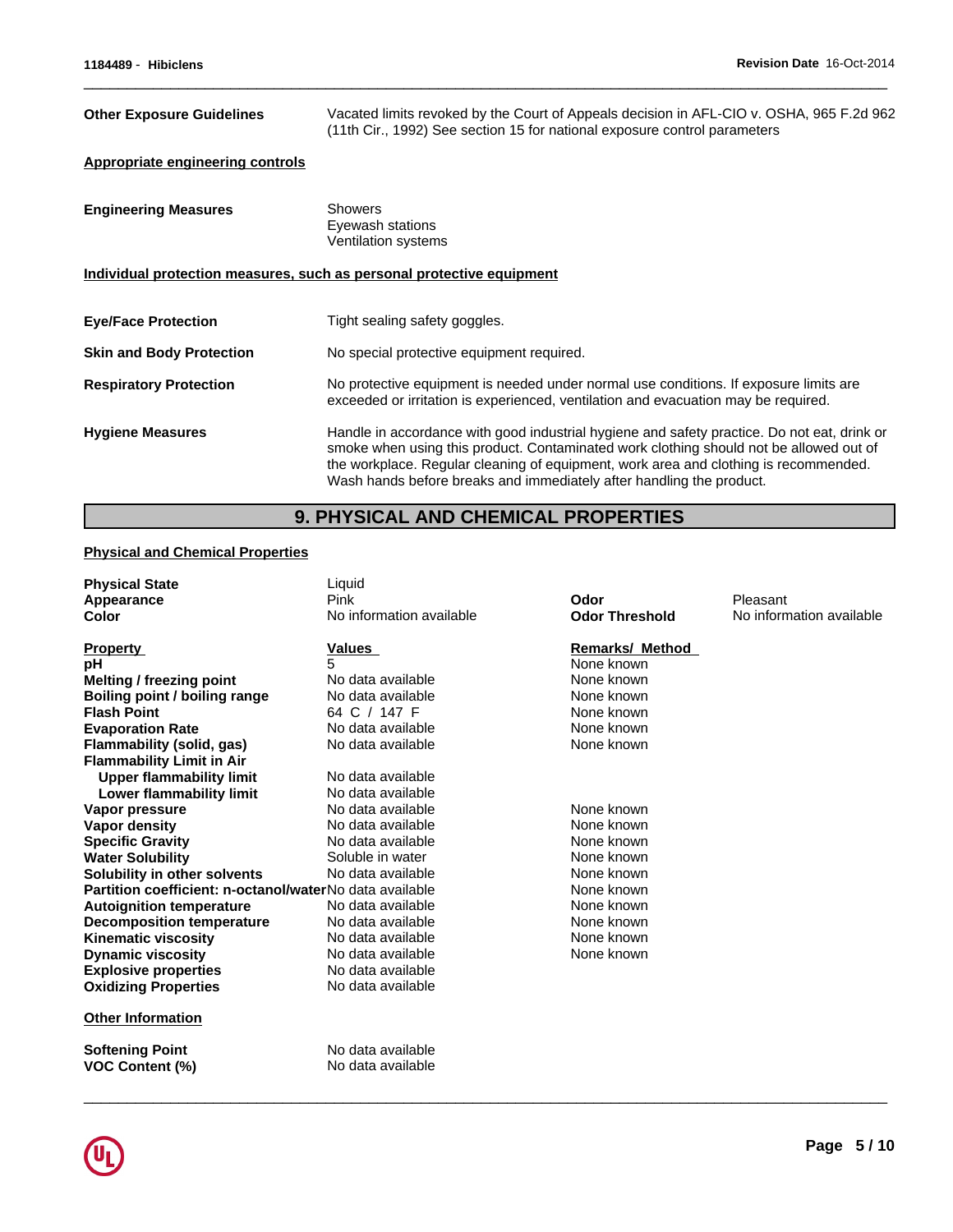# **Particle Size** No data available **Particle Size Distribution**

# **10. STABILITY AND REACTIVITY**

 $\overline{\phantom{a}}$  ,  $\overline{\phantom{a}}$  ,  $\overline{\phantom{a}}$  ,  $\overline{\phantom{a}}$  ,  $\overline{\phantom{a}}$  ,  $\overline{\phantom{a}}$  ,  $\overline{\phantom{a}}$  ,  $\overline{\phantom{a}}$  ,  $\overline{\phantom{a}}$  ,  $\overline{\phantom{a}}$  ,  $\overline{\phantom{a}}$  ,  $\overline{\phantom{a}}$  ,  $\overline{\phantom{a}}$  ,  $\overline{\phantom{a}}$  ,  $\overline{\phantom{a}}$  ,  $\overline{\phantom{a}}$ 

# **Reactivity**

No data available.

#### **Chemical stability** Stable under recommended storage conditions.

# **Possibility of Hazardous Reactions**

None under normal processing.

#### **Hazardous Polymerization**

Hazardous polymerization does not occur.

# **Conditions to avoid**

Heat, flames and sparks.

#### **Incompatible materials**

Strong oxidizing agents. Acids. Chlorinated compounds.

# **Hazardous Decomposition Products**

Carbon oxides.

# **11. TOXICOLOGICAL INFORMATION**

# **Information on likely routes of exposure**

| <b>Product Information</b>                | Product does not present an acute toxicity hazard based on known or supplied information. |
|-------------------------------------------|-------------------------------------------------------------------------------------------|
| <b>Inhalation</b>                         | Specific test data for the substance or mixture is not available.                         |
| <b>Eve Contact</b>                        | Specific test data for the substance or mixture is not available.                         |
| <b>Skin Contact</b>                       | Specific test data for the substance or mixture is not available.                         |
|                                           |                                                                                           |
| <b>Ingestion</b><br>Comnonant Information | Specific test data for the substance or mixture is not available.                         |

# **Component Information**

| <b>Chemical Name</b>                   | Oral LD50           | Dermal LD50                  | <b>Inhalation LC50</b>       |
|----------------------------------------|---------------------|------------------------------|------------------------------|
| <b>Isopropyl alcohol</b><br>$ 67-63-0$ | Rat<br>= 4396 mg/kg | Rabbit<br>12800 mg/kg<br>. T | ˈRat ) 8 h<br>16000 ppm<br>= |

 $\overline{\phantom{a}}$  ,  $\overline{\phantom{a}}$  ,  $\overline{\phantom{a}}$  ,  $\overline{\phantom{a}}$  ,  $\overline{\phantom{a}}$  ,  $\overline{\phantom{a}}$  ,  $\overline{\phantom{a}}$  ,  $\overline{\phantom{a}}$  ,  $\overline{\phantom{a}}$  ,  $\overline{\phantom{a}}$  ,  $\overline{\phantom{a}}$  ,  $\overline{\phantom{a}}$  ,  $\overline{\phantom{a}}$  ,  $\overline{\phantom{a}}$  ,  $\overline{\phantom{a}}$  ,  $\overline{\phantom{a}}$ 

# **Information on toxicological effects**

**Symptoms** No information available.

# **Delayed and immediate effects as well as chronic effects from short and long-term exposure**

**Sensitization** No information available.

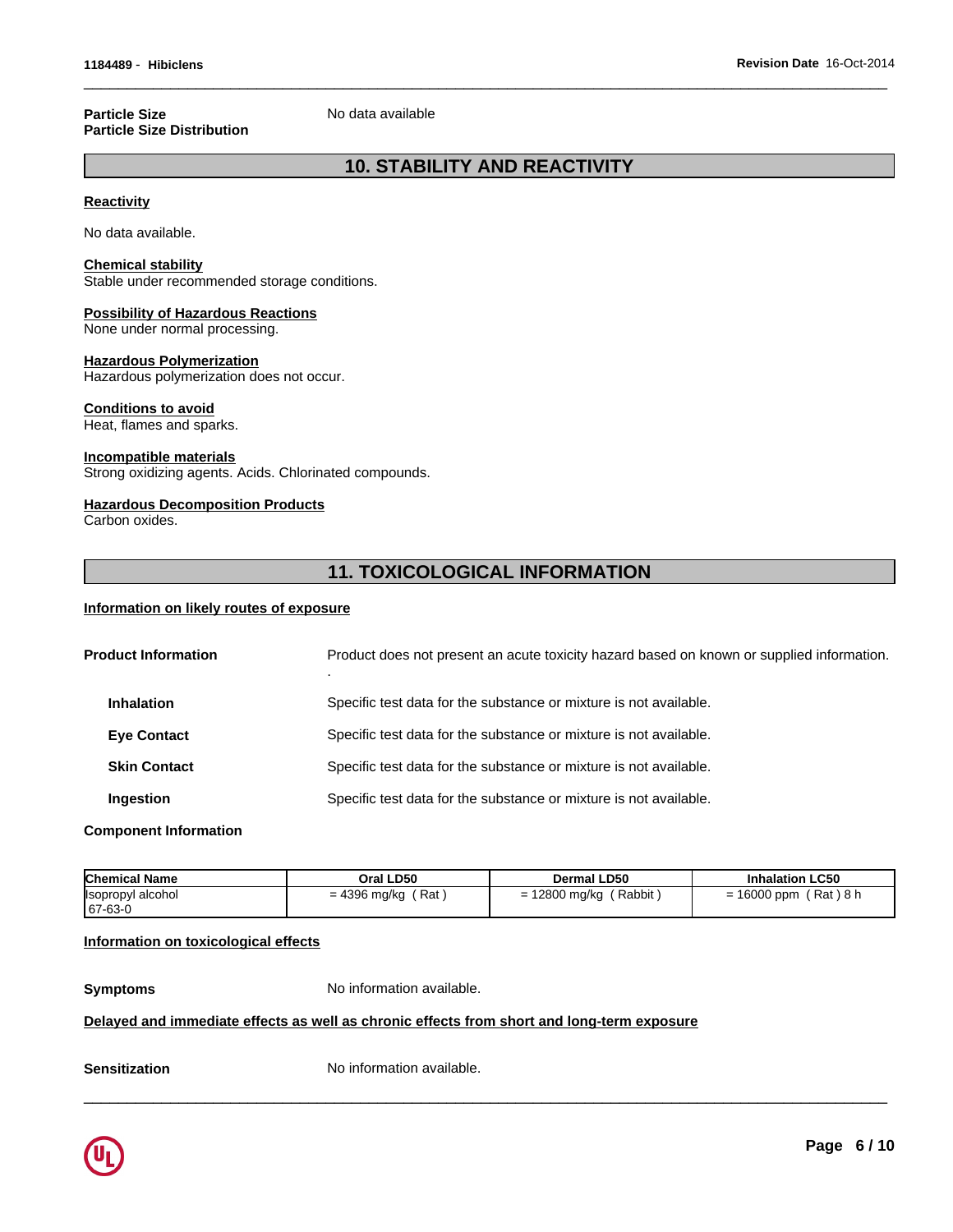**Mutagenic Effects** No information available.

**Carcinogenicity** The table below indicates whether each agency has listed any ingredient as a carcinogen.

 $\overline{\phantom{a}}$  ,  $\overline{\phantom{a}}$  ,  $\overline{\phantom{a}}$  ,  $\overline{\phantom{a}}$  ,  $\overline{\phantom{a}}$  ,  $\overline{\phantom{a}}$  ,  $\overline{\phantom{a}}$  ,  $\overline{\phantom{a}}$  ,  $\overline{\phantom{a}}$  ,  $\overline{\phantom{a}}$  ,  $\overline{\phantom{a}}$  ,  $\overline{\phantom{a}}$  ,  $\overline{\phantom{a}}$  ,  $\overline{\phantom{a}}$  ,  $\overline{\phantom{a}}$  ,  $\overline{\phantom{a}}$ 

| <b>Chemical Name</b>            | <b>ACGIH</b>                                                                                                     | <b>IARC</b>                                                                        | <b>NTP</b> | <b>OSHA</b> |  |  |
|---------------------------------|------------------------------------------------------------------------------------------------------------------|------------------------------------------------------------------------------------|------------|-------------|--|--|
| Isopropyl alcohol<br>  67-63-0  |                                                                                                                  | Group 3                                                                            |            | X           |  |  |
| $X$ - Present                   | IARC (International Agency for Research on Cancer)<br>Group 3 - Not Classifiable as to Carcinogenicity in Humans | OSHA (Occupational Safety and Health Administration of the US Department of Labor) |            |             |  |  |
| <b>Reproductive Toxicity</b>    | No information available.                                                                                        |                                                                                    |            |             |  |  |
| <b>STOT - single exposure</b>   |                                                                                                                  | No information available.                                                          |            |             |  |  |
| <b>STOT - repeated exposure</b> | No information available.                                                                                        |                                                                                    |            |             |  |  |
| <b>Chronic Toxicity</b>         |                                                                                                                  | No known effect based on information supplied.                                     |            |             |  |  |
| <b>Target Organ Effects</b>     |                                                                                                                  | Eyes. Respiratory system. Skin. Blood. Kidney. Liver. Spleen. Systemic Toxicity.   |            |             |  |  |
| <b>Aspiration Hazard</b>        |                                                                                                                  | No information available.                                                          |            |             |  |  |

**Numerical measures of toxicity Product Information** 

#### **The following values are calculated based on chapter 3.1 of the GHS document**

**ATEmix (oral)** 84,623.00 mg/kg **ATEmix (inhalation-vapor)** 1,070.51 ATEmix

# **12. ECOLOGICAL INFORMATION**

#### **Ecotoxicity**

The environmental impact of this product has not been fully investigated.

| <b>Chemical Name</b>         | <b>Toxicity to Algae</b>                                                                                        | <b>Toxicity to Fish</b>                                                                                                                                      | <b>Toxicity to</b><br><b>Microorganisms</b> | Daphnia Magna (Water<br>Flea) |
|------------------------------|-----------------------------------------------------------------------------------------------------------------|--------------------------------------------------------------------------------------------------------------------------------------------------------------|---------------------------------------------|-------------------------------|
| Isopropyl alcohol<br>67-63-0 | 96h EC50: > 1000 mg/L<br>(Desmodesmus<br>subspicatus) 72h EC50: $>$<br>1000 mg/L (Desmodesmus  <br>subspicatus) | 96h LC50: > 1400000 µg/L<br>(Lepomis macrochirus) 96h  <br>$LC50: = 11130$ mg/L<br>(Pimephales promelas) 96h<br>$LC50: = 9640$ mg/L<br>(Pimephales promelas) |                                             | 48h EC50: = 13299 mg/L        |

# **Persistence and Degradability**

No information available.

# **Bioaccumulation**

| .<br><b>Chemical Name</b> | ≅ Pow<br>Log |
|---------------------------|--------------|
| alcohol<br>$\ddotsc$      | 0.05         |
| 67-63-0                   |              |

 $\overline{\phantom{a}}$  ,  $\overline{\phantom{a}}$  ,  $\overline{\phantom{a}}$  ,  $\overline{\phantom{a}}$  ,  $\overline{\phantom{a}}$  ,  $\overline{\phantom{a}}$  ,  $\overline{\phantom{a}}$  ,  $\overline{\phantom{a}}$  ,  $\overline{\phantom{a}}$  ,  $\overline{\phantom{a}}$  ,  $\overline{\phantom{a}}$  ,  $\overline{\phantom{a}}$  ,  $\overline{\phantom{a}}$  ,  $\overline{\phantom{a}}$  ,  $\overline{\phantom{a}}$  ,  $\overline{\phantom{a}}$ 

#### **Other adverse effects**

No information available.

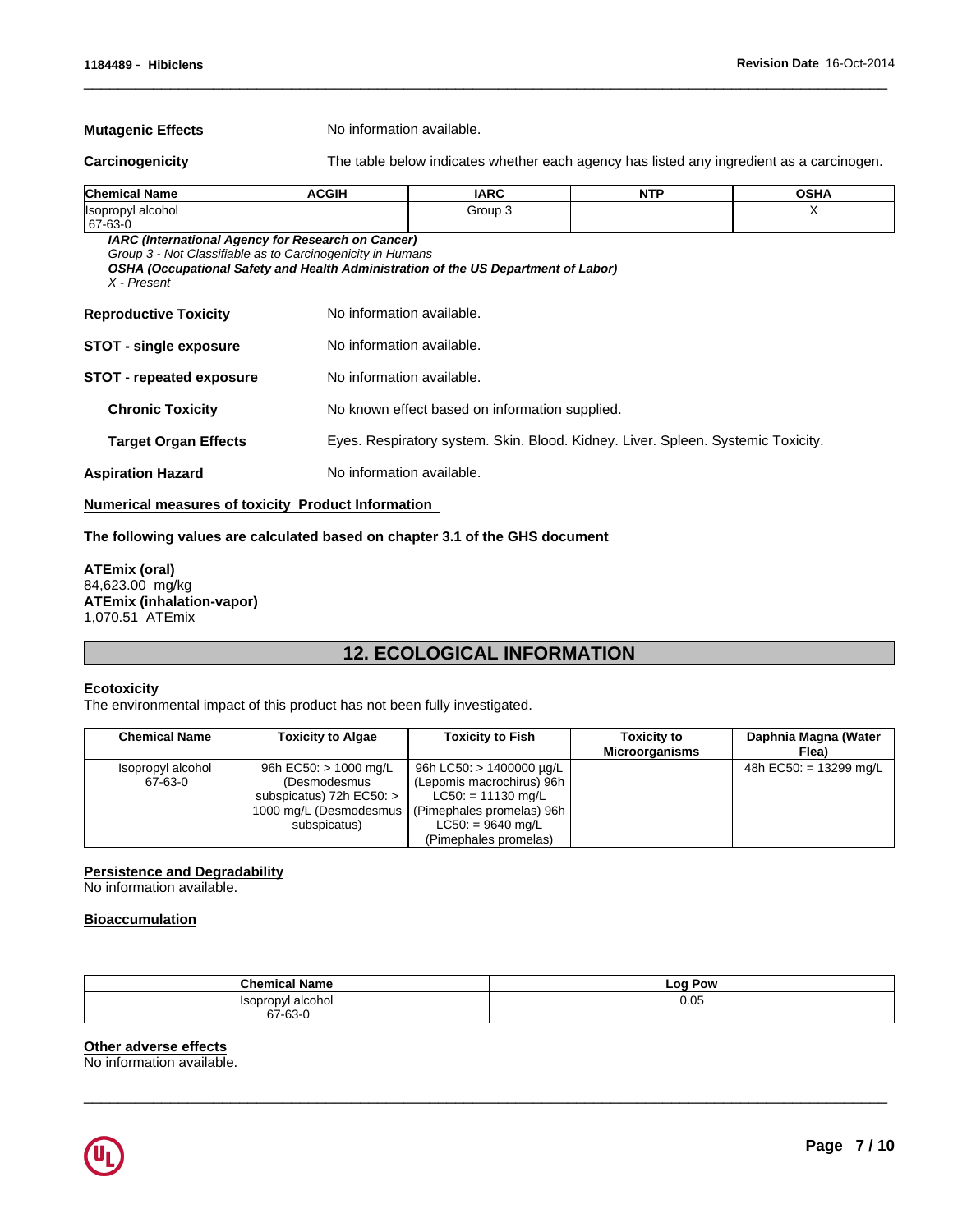# **13. DISPOSAL CONSIDERATIONS**

 $\overline{\phantom{a}}$  ,  $\overline{\phantom{a}}$  ,  $\overline{\phantom{a}}$  ,  $\overline{\phantom{a}}$  ,  $\overline{\phantom{a}}$  ,  $\overline{\phantom{a}}$  ,  $\overline{\phantom{a}}$  ,  $\overline{\phantom{a}}$  ,  $\overline{\phantom{a}}$  ,  $\overline{\phantom{a}}$  ,  $\overline{\phantom{a}}$  ,  $\overline{\phantom{a}}$  ,  $\overline{\phantom{a}}$  ,  $\overline{\phantom{a}}$  ,  $\overline{\phantom{a}}$  ,  $\overline{\phantom{a}}$ 

# **Waste treatment methods**

| <b>Disposal methods</b>       | This material, as supplied, is not a hazardous waste according to Federal regulations (40<br>CFR 261). This material could become a hazardous waste if it is mixed with or otherwise<br>comes in contact with a hazardous waste, if chemical additions are made to this material, or<br>if the material is processed or otherwise altered. Consult 40 CFR 261 to determine whether<br>the altered material is a hazardous waste. Consult the appropriate state, regional, or local<br>regulations for additional requirements. |
|-------------------------------|--------------------------------------------------------------------------------------------------------------------------------------------------------------------------------------------------------------------------------------------------------------------------------------------------------------------------------------------------------------------------------------------------------------------------------------------------------------------------------------------------------------------------------|
| <b>Contaminated Packaging</b> | Dispose of contents/containers in accordance with local regulations.                                                                                                                                                                                                                                                                                                                                                                                                                                                           |

This product contains one or more substances that are listed with the State of California as a hazardous waste.

| <b>Chemical Name</b> | <b>Hazardous Waste</b><br>:alifr<br>ornia |
|----------------------|-------------------------------------------|
| Isopropyl alcohol    | Toxic                                     |
| 67-63-0              | 'anitable                                 |

# **14. TRANSPORT INFORMATION**

| <b>DOT</b><br><b>Proper Shipping Name</b><br><b>Hazard Class</b>  | <b>NOT REGULATED</b><br>NON REGULATED<br>N/A                                                    |
|-------------------------------------------------------------------|-------------------------------------------------------------------------------------------------|
| <b>TDG</b>                                                        | Not regulated                                                                                   |
| <b>MEX</b>                                                        | Not regulated                                                                                   |
| <b>ICAO</b>                                                       | Not regulated                                                                                   |
| <b>IATA</b><br><b>Proper Shipping Name</b><br><b>Hazard Class</b> | Not regulated<br><b>NON REGULATED</b><br>N/A                                                    |
| <b>IMDG/IMO</b><br><b>Hazard Class</b><br><b>Marine Pollutant</b> | Not regulated<br>N/A<br>Product is a marine pollutant according to the criteria set by IMDG/IMO |
| RID                                                               | Not regulated                                                                                   |
| <b>ADR</b>                                                        | Not regulated                                                                                   |
| <u>ADN</u>                                                        | Not regulated                                                                                   |

# **15. REGULATORY INFORMATION**

# **International Inventories**

TSCA Complies DSL DSL **DISL COMPONENTS** All components are listed either on the DSL or NDSL.

 $\overline{\phantom{a}}$  ,  $\overline{\phantom{a}}$  ,  $\overline{\phantom{a}}$  ,  $\overline{\phantom{a}}$  ,  $\overline{\phantom{a}}$  ,  $\overline{\phantom{a}}$  ,  $\overline{\phantom{a}}$  ,  $\overline{\phantom{a}}$  ,  $\overline{\phantom{a}}$  ,  $\overline{\phantom{a}}$  ,  $\overline{\phantom{a}}$  ,  $\overline{\phantom{a}}$  ,  $\overline{\phantom{a}}$  ,  $\overline{\phantom{a}}$  ,  $\overline{\phantom{a}}$  ,  $\overline{\phantom{a}}$ 

**TSCA** - United States Toxic Substances Control Act Section 8(b) Inventory

**DSL/NDSL** - Canadian Domestic Substances List/Non-Domestic Substances List

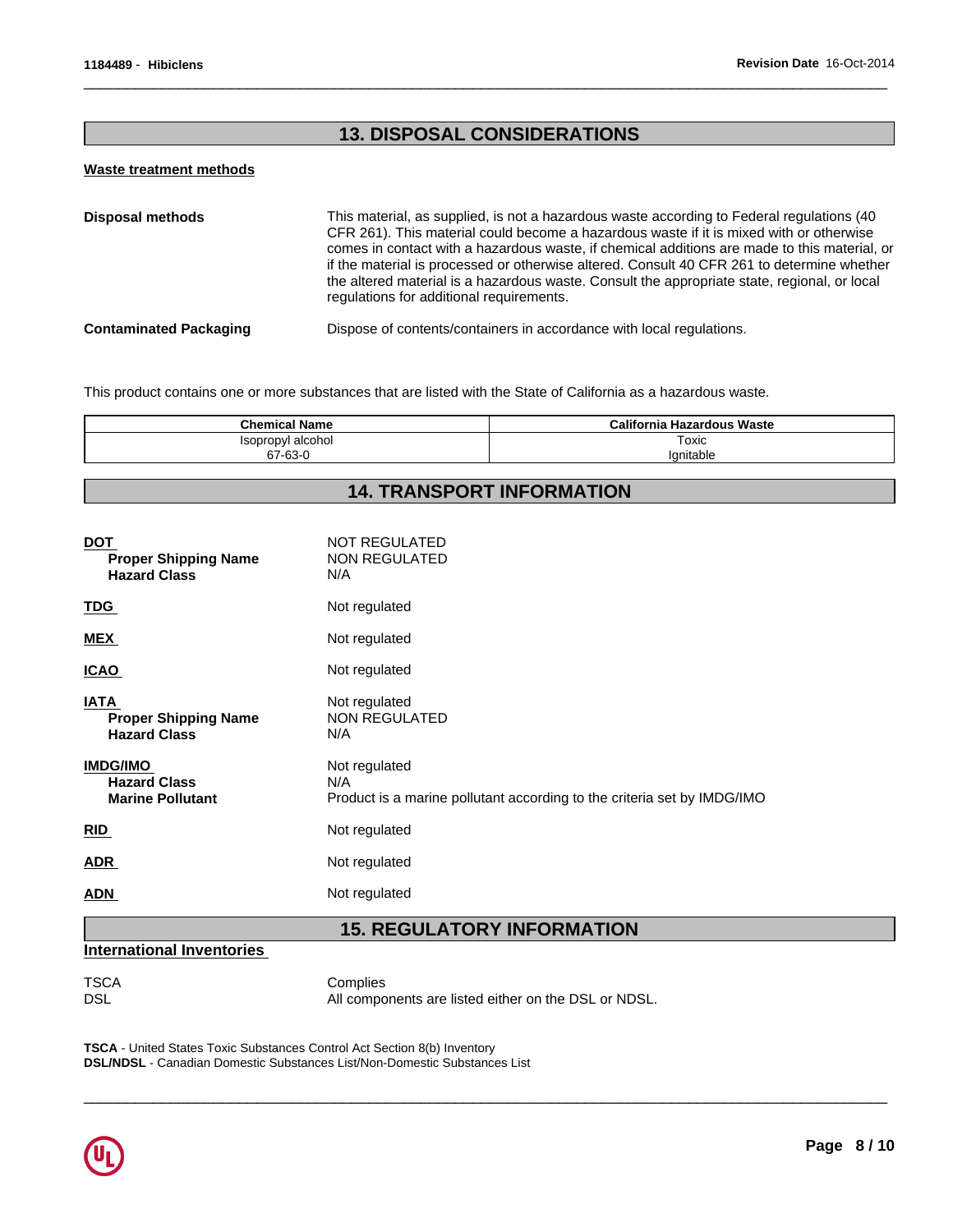# **US Federal Regulations**

# **SARA 313**

Section 313 of Title III of the Superfund Amendments and Reauthorization Act of 1986 (SARA). This product contains a chemical or chemicals which are subject to the reporting requirements of the Act and Title 40 of the Code of Federal Regulations, Part 372

 $\overline{\phantom{a}}$  ,  $\overline{\phantom{a}}$  ,  $\overline{\phantom{a}}$  ,  $\overline{\phantom{a}}$  ,  $\overline{\phantom{a}}$  ,  $\overline{\phantom{a}}$  ,  $\overline{\phantom{a}}$  ,  $\overline{\phantom{a}}$  ,  $\overline{\phantom{a}}$  ,  $\overline{\phantom{a}}$  ,  $\overline{\phantom{a}}$  ,  $\overline{\phantom{a}}$  ,  $\overline{\phantom{a}}$  ,  $\overline{\phantom{a}}$  ,  $\overline{\phantom{a}}$  ,  $\overline{\phantom{a}}$ 

| <b>Chemical Name</b>                  | <b>CAS No</b> | Weight-% | SARA 313 - Threshold<br>Values % |
|---------------------------------------|---------------|----------|----------------------------------|
| Isopropyl alcohol - 67-63-0           | 67-63-0       | l - 5    | 1.0                              |
| <b>SARA 311/312 Hazard Categories</b> |               |          |                                  |
| <b>Acute Health Hazard</b>            | No            |          |                                  |
| <b>Chronic Health Hazard</b>          | No            |          |                                  |
| <b>Fire Hazard</b>                    | Yes           |          |                                  |
| Sudden release of pressure hazard     | No            |          |                                  |
| <b>Reactive Hazard</b>                | No            |          |                                  |

#### **CWA (Clean Water Act)**

This product does not contain any substances regulated as pollutants pursuant to the Clean Water Act (40 CFR 122.21 and 40 CFR 122.42)

# **CERCLA**

This material, as supplied, does not contain any substances regulated as hazardous substances under the Comprehensive Environmental Response Compensation and Liability Act (CERCLA) (40 CFR 302) or the Superfund Amendments and Reauthorization Act (SARA) (40 CFR 355). There may be specific reporting requirements at the local, regional, or state level pertaining to releases of this material

# **US State Regulations**

#### **California Proposition 65**

This product does not contain any Proposition 65 chemicals.

# **U.S. State Right-to-Know Regulations**

| <b>Chemical Name</b> | <b>New</b><br>., Jersev | l Massachusetts | Pennsvlvania | <b>Rhode Island</b> | <b>Illinois</b> |
|----------------------|-------------------------|-----------------|--------------|---------------------|-----------------|
| alcoho<br>sopropyl   |                         |                 |              |                     |                 |
| 67-63-0              |                         |                 |              |                     |                 |

# **International Regulations**

# **Mexico**

.

**National occupational exposure limits**

| Component         | Carcinoɑen Status | <b>Exposure Limits</b>              |
|-------------------|-------------------|-------------------------------------|
| Isopropyl alcohol |                   | Mexico: TWA 400 ppm                 |
| $67-63-0(1-5)$    |                   | Mexico: TWA 980 mg/m <sup>3</sup>   |
|                   |                   | Mexico: STEL 500 ppm                |
|                   |                   | Mexico: STEL 1225 mg/m <sup>3</sup> |

*Mexico - Occupational Exposure Limits - Carcinogens*

# **Canada WHMIS Hazard Class**

B3 - Combustible liquid



# **16. OTHER INFORMATION**